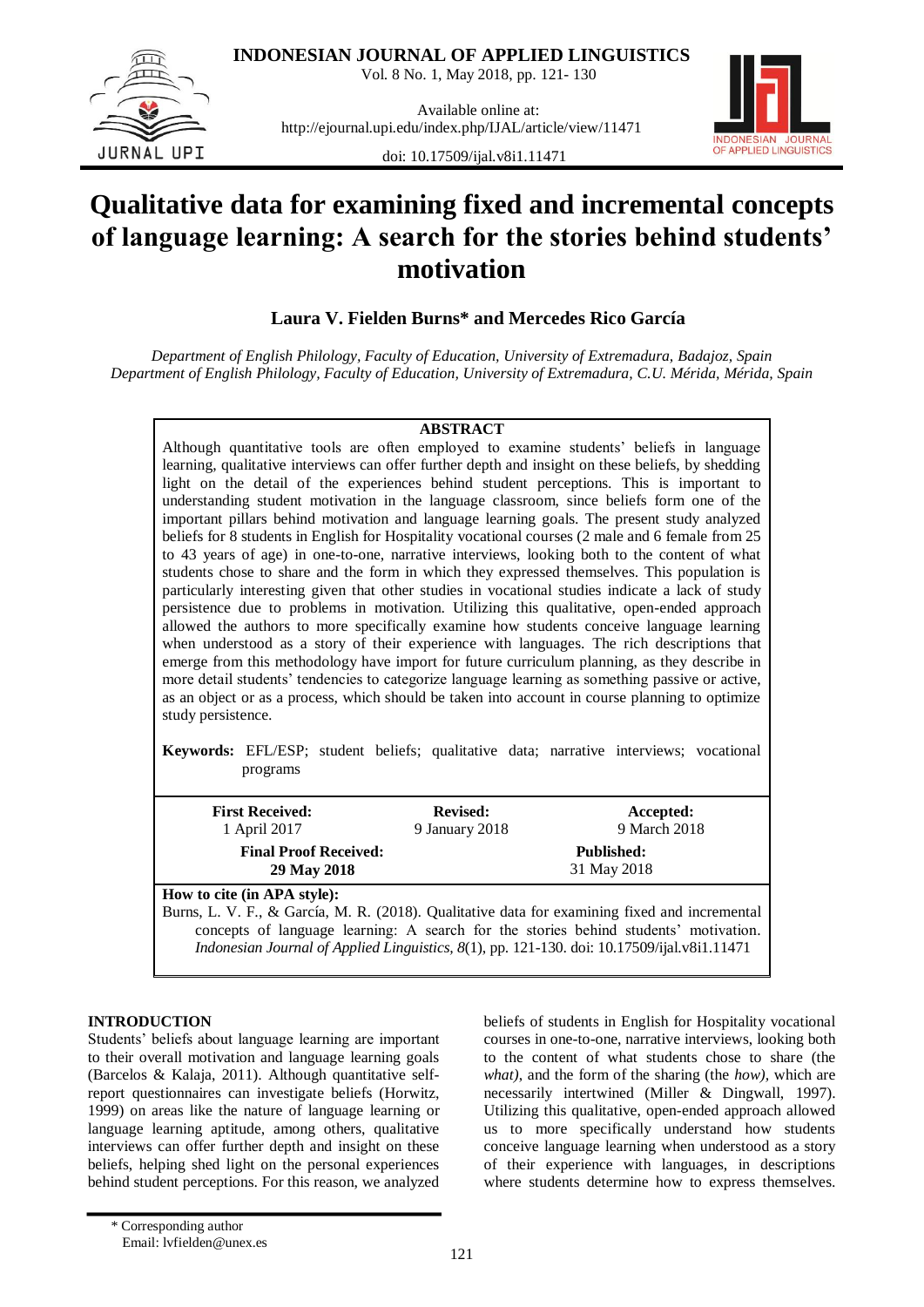Such texture is uniquely available in quantitative data that looks at students" experiences holistically. Understanding this detail adds to the current literature on student beliefs by offering a more in-depth perspective on them in a student population of particular vulnerability. Vocational programs have a high level of student drop-out in Spain (Ministerio de Educación, Cultura y Deporte, 2016; ReferNet Spain, 2013; [Comas-](https://library.iated.org/authors/Ruben_Comas-Forgas)[Forgas](https://library.iated.org/authors/Ruben_Comas-Forgas) et al., 2015), and studies [\(Comas-Forgas,](https://library.iated.org/authors/Ruben_Comas-Forgas) et al., 2015; European Commission, 2013; Mulder, Kahmann, Laubenbacher, & Messmann, 2006) have noted that motivation may be key to this phenomena, though they have not specified details. Since motivation is related to student beliefs, gaining insight into these through students" descriptions of language learning as a story of their own telling may help us better comprehend their relationship to study persistence.

To address this objective, we asked students about their general language learning experiences in semistructured, narrative interviews which allowed them to determine the pace, direction and language for conceptualizing their beliefs and experiences. In particular, we looked for descriptions pointing to beliefs concerning the malleability (as versus innate quality) of language aptitude, and how much one can change her or his aptitude and progress towards language mastery through effort, so that we might better understand the degree to which students feel in control of their language learning process. This paper discusses such beliefs for students in English for Hospitality courses, noting the similarities and differences of the descriptions of the interviewed students to address both common and individual themes. The rich descriptions that emerge from this methodology have import for future curriculum planning, as they describe in more detail students" tendencies to categorize language learning as something passive or active, which should be taken into account in course planning to optimize study persistence and reduce student drop-out in vocational programs.

# **Language learning conceptualizations**

The growing research behind language learning beliefs has created a desire to understand what lies behind students" perceptions, in particular how these affect their motivation and drive their behavior, including their learning strategies and willingness to continue on a determined path of study (Brown, 2009). Both of these factors, motivation and behavior, ultimately affect their achievement in language mastery. Some studies (Fielden & Rico, 2017) have looked at student beliefs quantitatively, but little research has explored in depth the detail behind such itemized beliefs, in particular beliefs concerning how incremental or fixed they consider language learning and aptitude to be.

# **Fixed and incremental mindsets**

Important to the study at hand was the fixed/growth mindset framework (Dweck, 2000) in social psychology and motivational research, which has revealed in numerous investigations that students of all ages who see certain basic qualities (intelligence, cultural characteristics, ethics) as more *fixed* and static tend to display more negative responses in the classroom than those that see these as more *incremental* or malleable. Such negative responses have been a tendency to avoid risk and choose performance goals over learning goals, lower persistence in the face of challenges, and higher levels of anxiety in class (Dweck, 2000). This framework is pertinent to the language classroom as well, in particular when applied to students' beliefs concerning language learning acquisition and the concept of language learning aptitude. Yet we know little about how students describe language learning aptitude and no study has examined such beliefs qualitatively while looking for incremental or fixed descriptions of the language learning process. For this reason, we chose to interview students on their beliefs, beginning with their particular learning experience as a personal narrative.

#### **Narrative approach and personal meaning creation**

In relating their language learning experiences in a narrative interview setting, respondents are offering verbal data, which are increasingly used in research, particularly in the areas of sentiment expression, attitudes and beliefs (Foddy, 1993). The narrative approach to verbal data seeks to look at spontaneous language as a way to best approximate interviewees' personal representations of lived experiences. It encourages the informant to discuss important events in her or his life and the social context around these. First developed by Schultz in the 1970's, narrative interviews may reveal different attitudes toward life experiences (Anderson & Kirkpatrick, 2016). Narrative interviews (Muylaert, Sarrubi, Gallo, Neto, & Reis, 2014) treat the interview as a story that is told by the respondent, where she or he selects the elements to recount, and the order in which to tell them. An advantage of this approach is that the respondent has an important role in constructing meaning in the interview (Gillham, 2005) as it allows respondents to take ownership of the interview. The main questions of these interviews follow an unstructured or semi-structured approach, where the catchment area is as wide as possible, avoiding singleword responses and allowing the respondent to guide the interview. An in-depth perspective is preferred over a superficial one, and a less distanced interview posture (Fontana, 2007) is expected. The main point is to engage in a human-to-human interaction with the respondent to try to understand her or his view (ibid.), since understanding is in fact is the point of qualitative research (Minayo, 2012).

In narrative interviews, we consider that our memory is selective, we remember what 'we can' and some events are deliberately or unconsciously forgotten. In this perspective, the important thing is that the person recorded in his/her history, what he/she experienced, what is real to her/him and not the facts themselves (past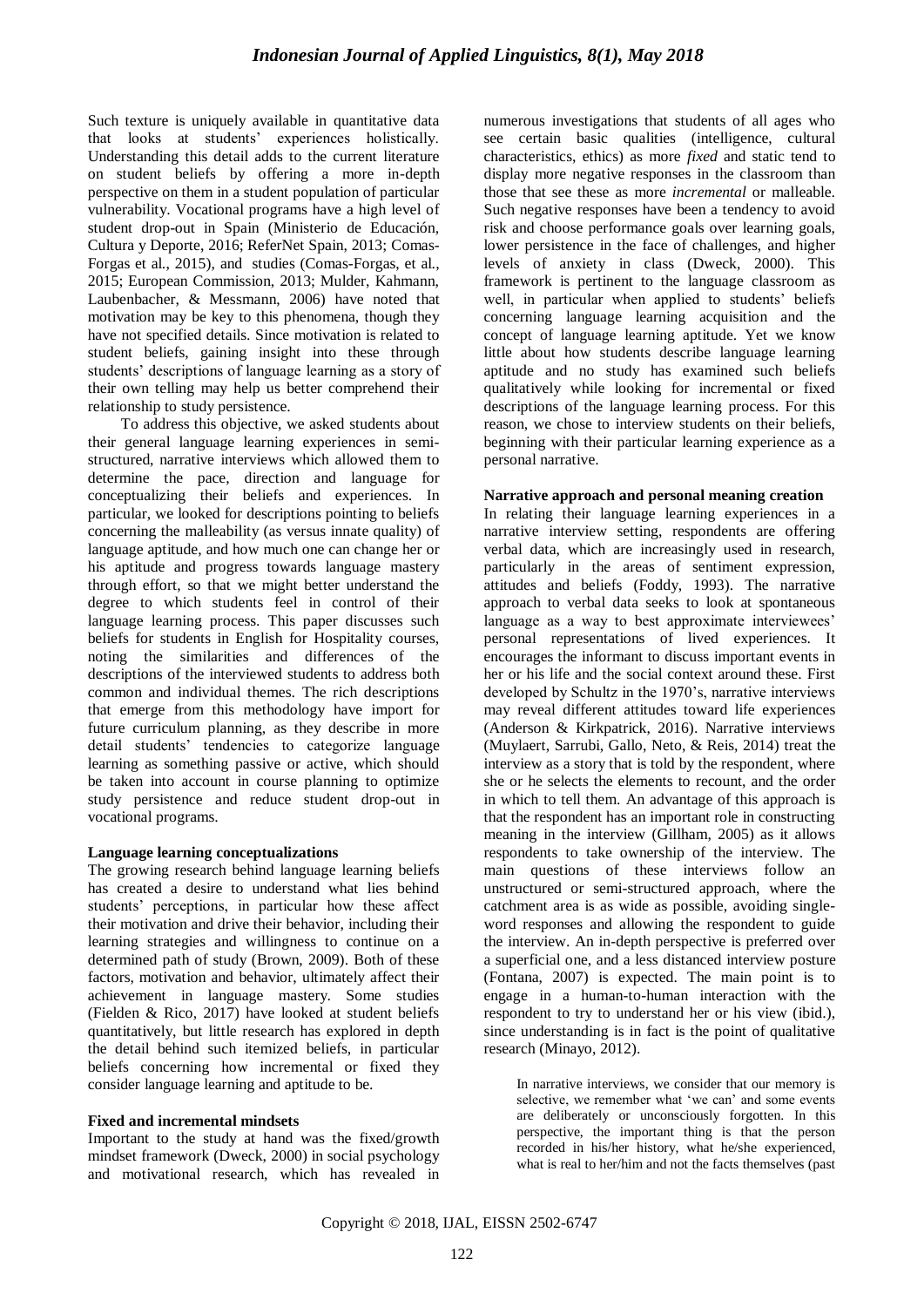versus history) (Muylaert, Sarrubi, Gallo, Neto, & Reis, 2014, p.186).

# **Interviewer and respondent interaction**

Narrative interviews also implicate the interviewer in a social sense, so that meaning is negotiated as informants construct their narratives. Foddy"s four tenets of symbolic interactionism are pertinent to this negotiation, where, 1) given that any topic is multidimensional, any topic can be defined in one or various dimensions; 2) items can occur on different levels of generality, in that they can be orientated individualistically or pluralistically, around personal or normative terms, 3) responses can be made on a number of theoretical levels, discussing X or *discussing* discussing X, and 4) utterances always come within their own frame of reference that is descriptive, explanatory or evaluative (Foddy, 1993, p. 22). The concept of "practical production" is also important in terms of the researcher"s role in the interview (Fontana, 2007 p. 41) which says that meaning is accomplished at the intersection of interaction of the interviewer and the respondent. Thus, a less distanced approach is essential for narrative interviews in general (Muylaert, Sarrubi, Gallo, Neto, & Reis, 2014). In the case at hand, the interviewer was the former teacher for the English for Hospitality courses. In a structured interview, this could be considered detrimental to structured response choices, but here it is an essential part of the interview itself. It is on the basis of a past teacher-student relationship that an inquiry into their personal history of language learning makes sense. Again, generally speaking, this is in line with the need to establish rapport in less structured interviews and narrative approaches, so that the respondent feels comfortable enough to share her or his experiences.

Recent literature in the use of interviews reveals important theoretical underpinnings. One is that in terms of interview analysis, seeing the interview as a whole narrative does not imply it must be coherent or uniform, since narratives and narrativity "move between cultural scripts ('canonicity') and totally idiosyncratic babble" (Hyvärinen, 2007, p. 456). We agree with Hyvärinen in his summary of narrative analysis methods in that narratives are mixed medium which combine elements of the past experiences as well as future expectations, "rather than just piecing together action sequences" (ibid, p. 456). He notes that modern narrative theories examine narratives with more sensitivity to recounting incomplete stories which may allow for mental states (observation, feelings cognitions) (ibid, p. 457) so that narrators account for past experiences while they also position themselves within "networks of social and cultural expectations" (ibid). This is a more interdisciplinary analysis of narratives than seen in the past.

Relatedly, Choo (2014) differentiates between using interviews as a data collection tool or as a social practice, and emphasizes that, because of the social quality of interviews, all of the interview context (every interviewer-respondent interaction) should be rendered and studied in analysis. This consideration is valid, however, the scope of this paper, being broad to include the interview data from 8 different individuals and 8 hours of recordings does not permit us, for now, to delve into an analysis of the sort Choo proposes, though this may also be undertaken at a later time for individual students.

# **Previous Studies**

Early studies on student beliefs about the language learning process began mostly with quantitative tools developed by Horwitz in the 1980"s, specifically her Beliefs about Language Learning Inventory (BALLI), which has been shown to be an adequate tool for examining beliefs across different languages and cultures (Nikitina & Furuoka, 2006). This widely-used self-report questionnaire looks at student beliefs about foreign language aptitude, the difficulty of language learning, the nature of language learning, learning and communication strategies, and motivation and expectations. In the plethora of studies based on the BALLI, the majority of those queried agreed that an aptitude for language exists, a belief that is present across many cultures for students (Horwitz, 1999) where the majority of queried respondents did not feel they personally had foreign language aptitude.

In terms of qualitative research on students' beliefs using interviews, Szőcs' study (2017) employs interviews for instructors to understand their interpretations of concepts like learner autonomy in language learning, for example. Cui (2014), in 6 semistructured interviews of Chinese students in North America found that the role of culture was key to developing learners" beliefs on foreign language learning strategies (Cui, 2014). Finally, Barcelos (2000) looked at four ESL Brazilian students' and their three instructors" beliefs in interviews. The study"s interesting results indicate the importance of teachers' and peers' influence on learner's beliefs as well as a strong relationship between students" beliefs and their personal identities, and finally, how beliefs about the "ideal" way to learn a language differentiate students' individual beliefs (p. 322). This last conclusion relates to the present study in that an ideal way to study represents a possibly fixed concept of the language learning process that can affect student motivation.

# **Research objectives**

Our objective in this study was to determine if fixed and incremental characteristics (Dweck, 2000) of the language learning process were present in students' descriptions of their experiences. We examined these through the content and form of their descriptions, the *what* and *how* of narrative interviews, looking both at common themes for all interviewed students as well as individualized themes for particular students. We looked then at the *what* and *how of* students' narratives in the following format:

1. Common themes (all students mention)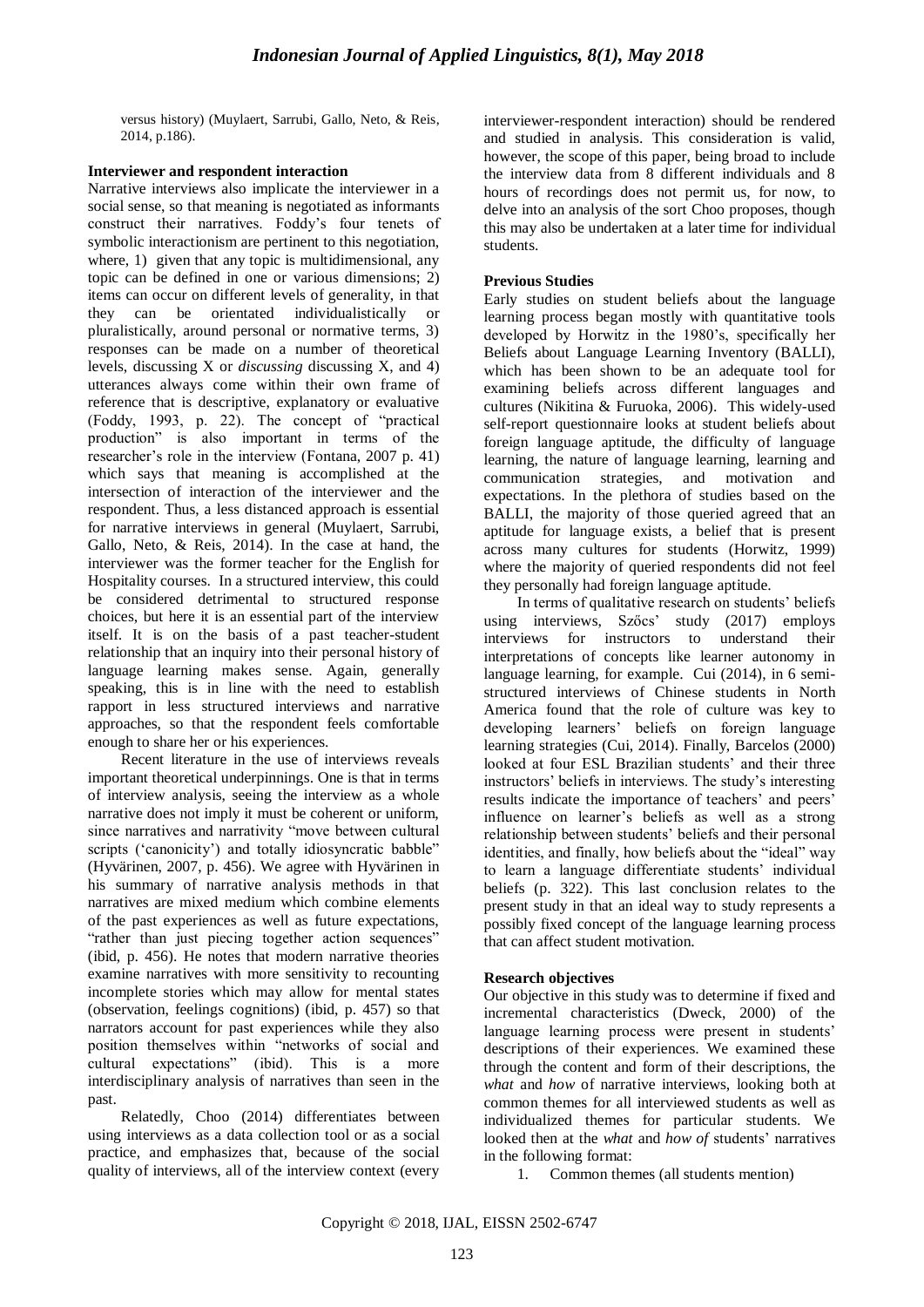- 2. Individual themes (some students mention, in varying ways)
	- a. Fixed descriptions
	- b. Incremental descriptions

In this case, *fixed* descriptions*,* for example, would characterize language acquisition as static, less able to be changed or controlled, as something had, and *incremental* would characterize it as progressive and individualized, where one does have control and can effect change. A student might choose to discuss teaching materials (*what)* as influential in her or his experience, and characterize these as incoherent and impossible to understand *(how)*, using such formulations as categorical adjective lists alongside generalizations ("It's impossible". "No one gets it") to give the impression that he or she is not in control of the learning process because of the materials, which cannot be changed and whose difficulty is ubiquitous for all students using them. Such characterizations in the student narratives at these two levels (content in the *what,* form in the *how)* would point to the importance of fixed and malleable perceptions in beliefs about language learning in terms of the control students feel they exercise over their learning. Finally, comparing these descriptions for all the interviewed students allows us to determine what themes might be reoccurring for language students in these courses, as well as what might be more particular and local as seen in some students but not in others.

# **METHOD**

#### **Narrative interviews: a methodological approach**

As previously discussed, there is a gap in student belief research in terms of better understanding how beliefs about the fixed or incremental nature of language learning and motivation intersect for students' continued study in language courses, particularly in vocational programs where a high level of drop-out is observed. Verbal data, increasingly important in research, offer a new vision onto this area with the potential to reveal important details. In particular, narrative interviews are an important methodological tool for investigating this verbal data, as they allow students to guide the interview and recount their experiences with language learning on their own terms and in their own language. This language in particular can reveal more about their beliefs than is possible to glean from quantitative studies only, offering a triangulation of data for this area.

#### **Interviews: Pre-interview**

Since interviewer and respondent engage in a questionanswer communication for which participants search for communication clues, there were a number of important bases to establish. To begin with, when respondents were asked to do the interview they were given information about its purpose in writing beforehand, so that they knew what it was for, and being told that they would be asked about their language learning experiences. This way, they could think about what they might want to share. Gillham (2005) indicates that this is a good practice for less structured interviews that seek general understanding of respondents' experiences. Respondents must be clear about the topic to be discussed.

# **Interview structure**

Even in narrative interviews where respondents are meant to carry the conversation forward as they wish, some design is necessary for initiating, continuing, and concluding the conversation. Gillham"s suggestions for interview structuring were heeded, including a transparent entry phase, possible prompts, and a summing-up closure phase. The first question of the interview initiated students' narratives, and was an invitation to recount their experiences. We told students, in their native, Spanish, tongue: *Tell me about your experiences with languages, starting wherever and however you like.* This question and one about aptitude: *Do you think language learning aptitude exists ("*habilidad con los idiomas") were the only two questions asked in all the interviews. The rest of the interview prompts or questions were related to language learning but followed students' leads as much as possible and so varied from one interview to the next, and many questions were mere inquiries to expand upon or clarify students" statements, or simply to move the interview forward by using normal conversational responses. For moving the interview along to other related topics, Gillham (2005) suggested process model was followed for prompts: listing questions that were important to the literature given the findings there and then identifying topics out of these in terms of: redundancy, relatedness and sequence. Later these were reduced by combining phrases that seemed to ask the same thing and weeding out questions that seemed redundant. In terms of format an attempt was made to ensure that the questions were "sayable", that they sounded natural and had clarity, that they did not carry a lot of verbal weight, were as short as possible and finally, that no compound questions were asked, as Gillham (2005) indicates. Questions were first written in English, and once essential content was established, translated to Spanish and given to a native Spanish speaker for feedback and alterations.

#### **Interview transcript analysis methods**

For the interview transcript analysis, we chose Miller and Dingwall"s (1997) methodology for narrative interviews: the story, the content, or *what* respondents chose to tell and the discourse, of form, the *how* of this telling. In this sense, *what* is the sort of content the respondent chooses to share: does she only talk about experiences with teachers, or wholly those with other student peers, or does she focus on materials, or misunderstandings in spoken exercises? The content offered is representative of what is considered important for the respondent at that given time, in that given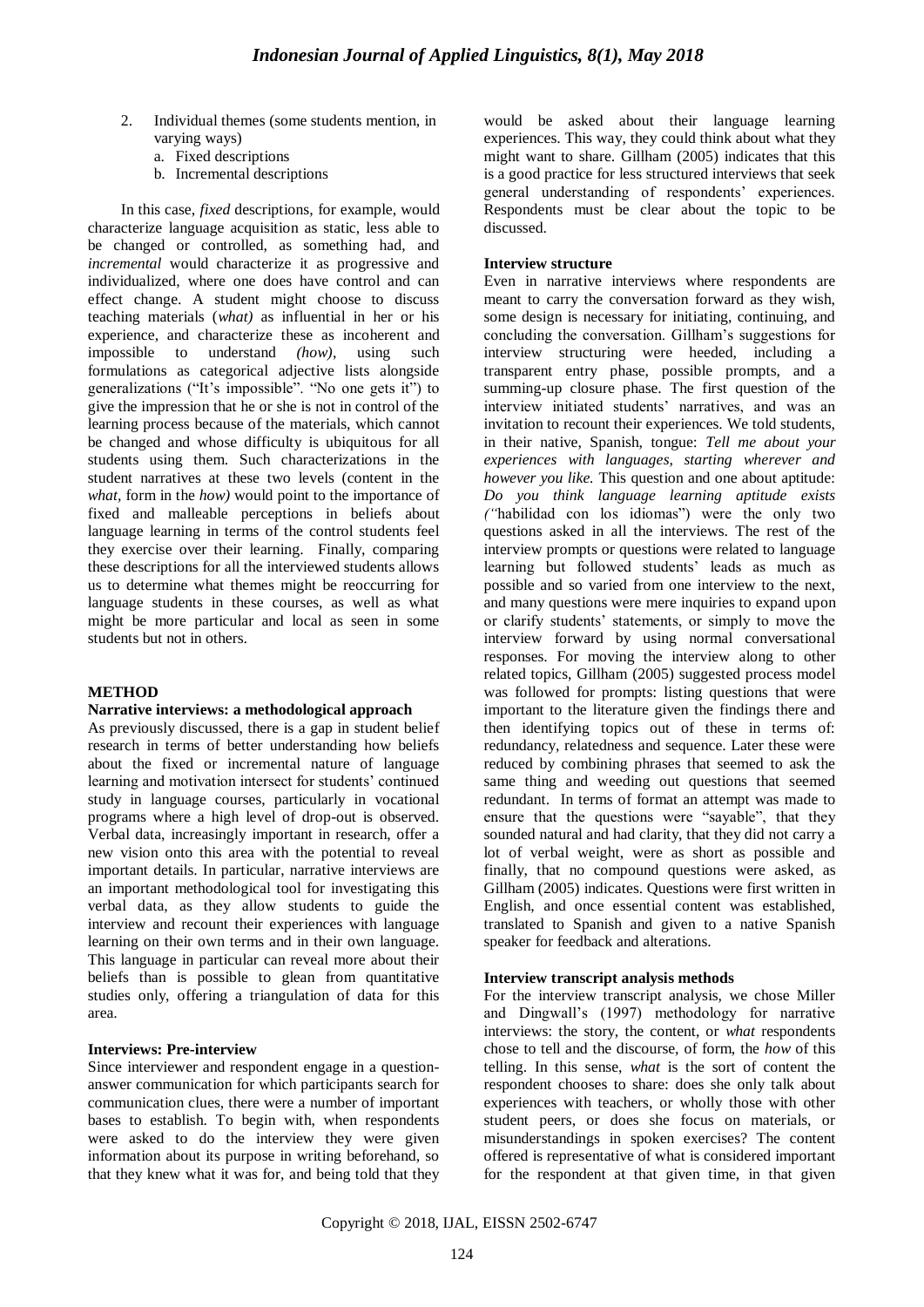context). On the other hand, the *how* of the interview, when pertinent, focuses on the language used to describe the content. Here different perspectives are possible, such as examining lexical choice itself, or repetition of lexical items (indicating emphasis and importance), grammatical structures such as the use of active or passive constructions (which approximate or distance the speaker from a topic), hedging, generalizations, etc.

This can be done while examining the interview narrative as a whole through "analytical bracketing" as described by Fontana (2007), where multiple levels of the interview can be analyzed as separate but related segments, where we can analyze the interview in its totality and diversity as a collaborative even as product and process are "mutually constituted" (ibid, p. 41). In this sense, as noted earlier, seeing the interview as a whole narrative does not imply it must be coherent or uniform, since narratives are mixed medium where narrators account for past experiences while positioning themselves within social and cultural networks of expectations (Hyvärinen, 2007). This is a more interdisciplinary analysis of narratives than in the past (p. 457).

In terms of the analysis, it was important to see each student on her or his own terms first, before trying to draw any commonalities. First, local, dominant themes and the individual characteristics that emerged from the open-ended narrative responses were separated and indexed. As mentioned above, this analysis was done in two ways: by looking at the content that each individual chose to share as well as the specifics of how that content was discussed in terms of word choice, repetitions, patterned grammatical structures (more or less passive constructions, hedging), etc. Lastly, the indexed responses were examined to check for commonalities in general, as well as commonalties that were relevant to the focus areas: language aptitude or fixed or incremental qualities associated with language learning.

In order to do this analysis, basic coding techniques were used. Specifically, a color-code system was developed to mark specific sections of each transcript, in terms of reoccurring or interesting comments on aptitude or incremental/fixed qualities. For example, any student comment that referenced aptitude directly or indirectly was marked in green, etc. We codified each transcript accordingly, searching for both for local themes that seemed relevant to the individual, as well as global ones that were visible in the group of 8 interviewees.

# **Chronology and timing**

Interviews were carried out after the course had finished and all final grades had been assigned, so that students would feel no undue pressure to participate or comment in any particular way. These interviews took place within 1-2 months after the courses ended. They lasted about an hour each, and were recorded.

#### **Participants**

The participants were adults (N=8) taking professional certification modules in a public hospitality school in Extremadura, Spain. The courses were two English for Restaurant Service (A1-A2 level) courses (90 hours), as well as English for Tourism (A2 level, 120 hours total) which makes them English for Occupational Purposes or English for Specific Purposes students in vocational programs. The students took part in the larger study voluntarily and were made up of a diverse range of ages, the youngest being 25 and the oldest being 43. There were six women and 2 men interviewees, all of them had completed high school and four of them were unemployed at the time. All except one had completed some university studies. Seven of them came from the English for Tourism (A2) course, and 1 came from the English for Restaurant Service course (A1-A2).

## **RESULTS<sup>1</sup>**

Our objective in this study was to determine if in the *what* and *how* of narrative interviews fixed and incremental characteristics (Dweck, 2000) of the language learning process could be heard in students' descriptions of their experiences commonly, for all of the students (common theme), or at the individual level (individual theme).

#### **Common themes**

*Age.* In both groups, students mentioned age as a factor to be taken into consideration in language study, in general referring to the idea that the earlier one begins language study the better one learns. In general, this seemed to be understood as a static concept one could not control or change and which definitively affected the pace and effectiveness of study. In two cases this was a bit more incremental, in that the focus on age was as a condition for which adapted learning or motivational strategies should be taken into consideration, in Student D and Student B.

*Spanish educational system.* In all the interviews, there were general comments made by students about the Spanish educational system, and often about what were perceived as its deficiencies. Some students discussed teachers with a dearth of preparation, both pedagogically in terms of teaching materials or methodology, as well as in their knowledge of the L2 itself, such as Students H and F. Some students, such as Student C and Student B, focused on the change in trends generationally where English is now an accepted part of the school curriculum and there is a general social expectation that one should learn it over other languages.

*General need to know English.* In general, one heard about a perceived obligation to learn English from the interviewed students, sometimes more or less

1

<sup>&</sup>lt;sup>1</sup> Original interview quotes were in Spanish, which were translated to English by a team of native Spanish and English speakers.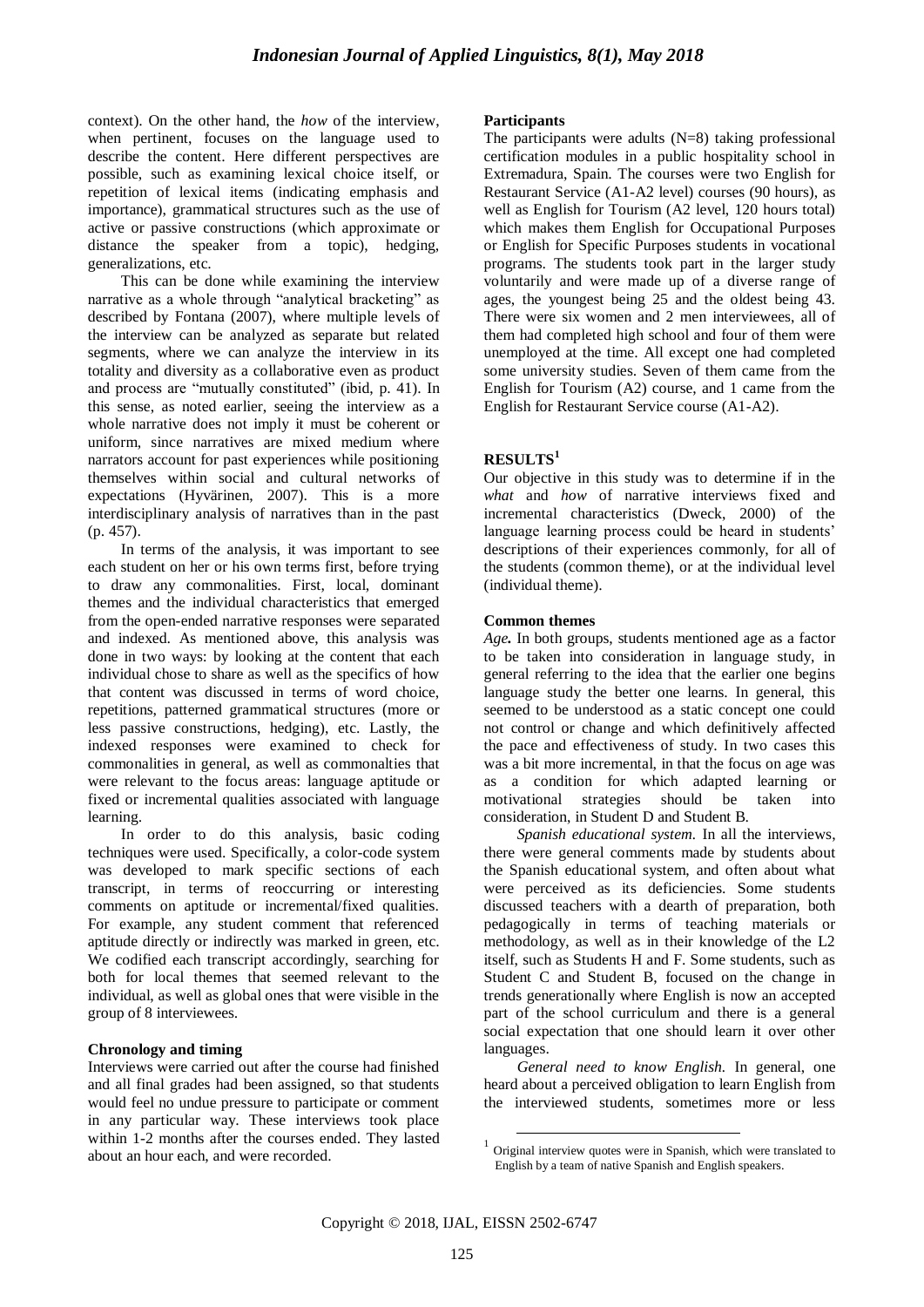positive, though some applications were more personal than others. A couple of students mentioned just learning English for pleasure, such as Student B, however most demonstrated a rather instrumental motivation, feeling that English was good for future work options or travel. Some comments were more of a fixed nature; Student F lamented the difficulties the Spanish had in particular as compared to other nationalities (understanding this as innate), since they had to learn English and in her opinion, weren"t capable of learning it; and Student H seemed to do this indirectly as well. Student C saw the need to learn English as a sort of imposed international obligation that he was shouldering good-naturedly. Student D talked about how the school system "saturated" one with English.

*Difficulty or negative experiences in language learning.* All students were able to recall some negative moments in their language learning process, and many of these experiences were orientated to language anxiety of some sort due to not understanding what was being said to them, either in class or abroad, such as with Student F and Students D and E.

*Consistency.* Students often mentioned the importance of "consistency" in language study. For some this seemed to mean academic study or discipline, an extension of schoolwork. For others, it seemed to mean investing time in English, such as when Students A and F talked about the need to be consistent and study every day. Student G said that consistency was one of the most important things for progression in language study, and her methods focused on this academically. Student B described routinely reviewing material 15 minutes before a class, or redoing her notes to make sure she understood them. Student A talked about consistency as time dedicated to studying, and lamented that she didn"t have enough.

*English aptitude.* All students felt that aptitude for languages existed when asked about it, and no one indicated she or he had this particular aptitude. Student D was reticent to say that an aptitude existed, and instead called this a "predisposition" which she then went on to describe as having to do with having the habit or, no, of studying. She mentioned as an example other, older, students who had trouble in her online degree program because it had been years since they "picked up a book". In terms of language use when describing aptitude, students talked less about a gift or talent for languages, and more often about having "an ear" for them, which might be perceived as a rather static construct. Overall, aptitude seemed to be defined as a certain ability to learn English either more quickly or with more ease.

*Desire to learn.* All students indicated that they wanted to learn their L2, whether it be by worrying over not being able to write English or understand it, trying to find the best method to do so (as both Students A and F expressed), or working in great detail on color-coded grammar notes or vocabulary as a study strategy (Student G). In fact, all the students had specific, positive comments about struggles with learning languages that sounded more incremental, even when some of their comments were more fixed in other areas of the interview. For example, Student G called the difficulty of German a "challenge" she enjoyed; Student E indicated she would like to "finally" learn English after many perceived failed attempts, and Student A commented that she wanted to see how far she could go with English and for that reason continued. Student H said he had set English proficiency as a goal for 2014, though he did so unrealistically, being that his level was around an A2.

## **Individual themes: Fixed descriptors**

In this case, *fixed* characterizes language acquisition as static, less able to be changed or controlled, as something had, and *incremental* would characterize it as progressive and individual, where one does have control and can effect change. Again, characterizations like these in the student narratives at these two levels (content in the *what,* form in the *how)* would point to the importance of fixed and malleable perceptions in beliefs about language learning. At the individual level, students gave varying descriptions which referenced a more static, fixed concept of language aptitude, which are grouped here into descriptive areas.

*Language aptitude: Error or think-free*. Some students seemed to understand aptitude as not having to work at learning languages or think about what one says, or that one does not make mistakes, or that languages just come. Student F mentioned that some people don"t have to "think" about what they are going to say. For Student A, some people could just pick a basic level of language up after a few days abroad. Student H mentioned that after a few months of study one should be conversational in English, or after watching enough TV (Student F and Student H). Student G talked about how an exceptional colleague could move between various languages without mixing them or thinking about them at all. Student G also acknowledged that some of those in her class whom she felt had aptitude also worked hard or were accustomed to taking language courses; but she then returned to a more static concept: some people just don"t make errors. They do it perfectly.

*Passive, fixed concepts in language acquisition.* Another facet of students' individual descriptions as more fixed were associations with more passive descriptors for language learning; some described language acquisition as something like a container: language was possessed, had. Student A frequently used the word *base*, a "foundation" in language that is had, and lost or damaged, as she claimed in her traumatic experience with English. She spoke of her time in Portuguese class as a skill she now had "in the bag," something done and possessed. Student F talked about language communication almost as a mail slot, as "receiving information." She also saw language learning as a "switch" that was turned on within someone, or as a sudden shift in comprehension once enough saturation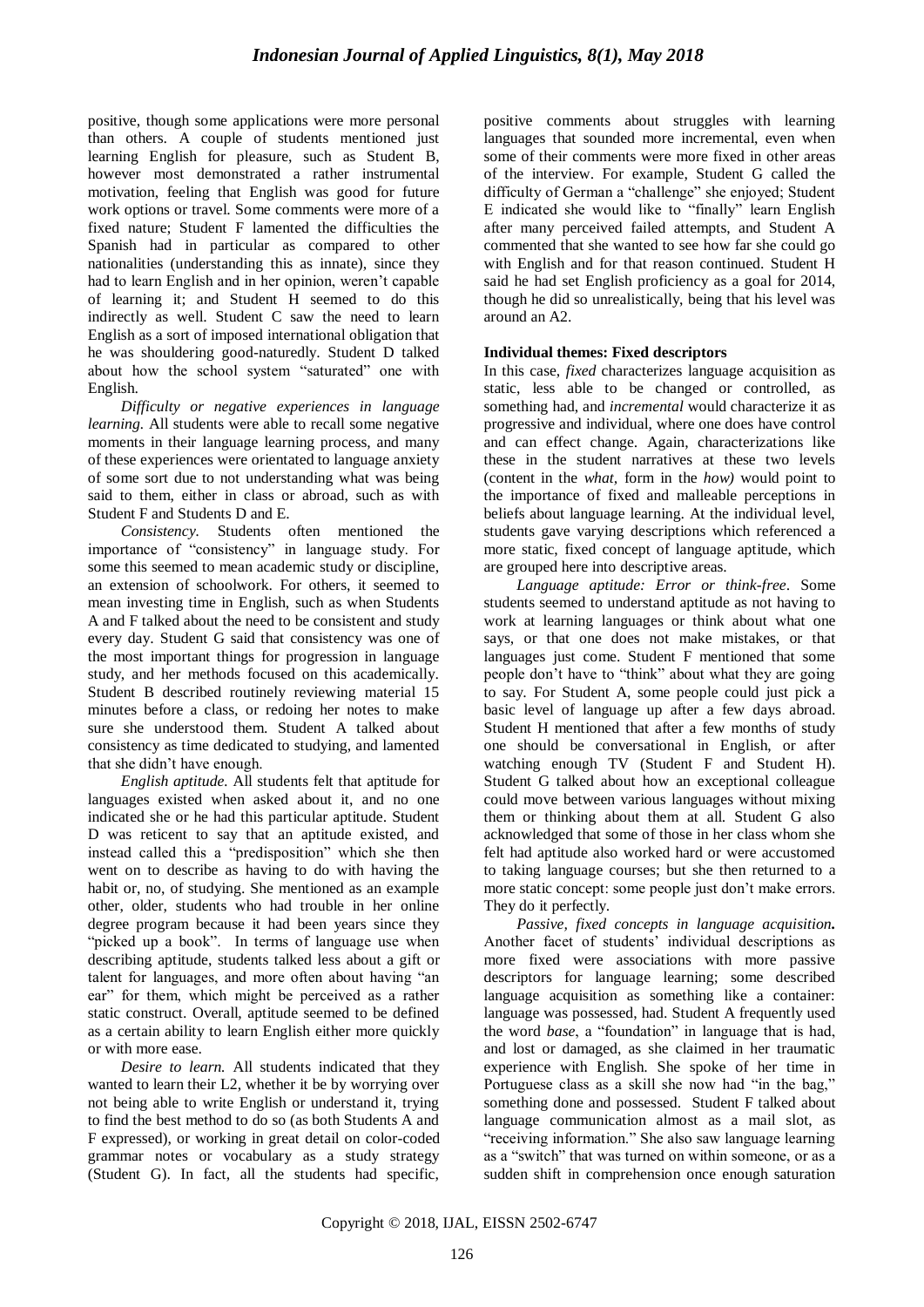was reached. Finally, Student H discussed language aptitude and talent as something that some innately talented persons "wasted" and did not take advantage of, and which he clearly tied to rigid ideas of social and cultural boundaries, where some persons of inferior means wasted time and abilities. The *how* of these descriptions was a list of objects where language acquisition is equivalent to something that is possessed, or acted upon ("wasted" "in the bag", etc.).

Another component of this passive conceptualization was discussing language as the result of a rote skill (*what).* In some cases, they discussed memorization or repetition as a learning strategy, which is a sort of consumption of the language-as-an-entity: Learn English in 150 Essential Words, etc. Both Students A and F talked about memorization strategies, and Student F talked about how she tried listening to English verbs in her sleep, though both admitted that these systems had not worked for them. Student A brought up in detail the importance of vocabulary, again referring to the need to have a *base* (foundation) and using this word repeatedly.

*Hierarchical concepts: Correctness.* Also interesting to fixed characteristics was that some of the students brought up the importance of correctness in a way that indicated there was an only one proper or best way to study, one way that "works". Some of these were focusing on correct pronunciation or not having an accent, having native teachers, and spelling. Students F and A talked about pronunciation and the need for native teachers, and Student A specifically associated her difficulties to periods when she had non-native instructors. Students A and G also talked about the importance of correct spelling as indicative of language achievement. Students H and F seemed to be more focused on absorbing spoken English from a given environment and indicated that only English should be spoken in class.

*Learning as sudden acquisition, not incremental.* Though many of these students were able to see changes in their own language learning process, much of their focus was on the suddenness of such change, such as Student E when observing how a Romanian roommate learned Spanish in a matter of "months", and Student F said that in watching television in English one could go from not understanding anything to comprehending everything, "suddenly". In these comments, students focused more on the suddenness of being able to use a language, rather than on the actual process of change and their role within it as a learner.

# **Individual themes: Incremental descriptors**

*Learning progression as step-by-step.* Some students focused more on progression in language learning, in particular its slow nature. They may have seen themselves at the higher or lower end of this progression, but they returned multiple times to their personal evolutions in language learning (this may be due to the fact that half of the students were studying English at the time of the interview. Students B, C, and

E discussed how listening was becoming easier for them, and both mentioned what they could not do "yet" in English. Student E commented that she used to feel that English was an insurmountable barrier that caused her a great deal of performance anxiety, but now saw it as an attainable goal because she could do and understand things that she could not before. Student D also felt her views about English acquisition had changed because of her progress. Students B and E even talked about English as a lifelong learning process, and Student C alluded positively to the idea of being in to learn English for the long haul.

*Multiple intelligences and individualized learning.* Central to progression for some students was individualized learning and multiple intelligences**.** They discussed learning as a matter of approach or learning style, which was especially interesting in Student D"s discussion of aptitude, in particular because she had been in an instructor position herself. Student B noted how she and her partner learned differently, but she did not compare herself to him in a negative way. She simply said that what he found motivating, she did not. Student C discussed at length his particular distaste for traditional education and that this caused him to search out ways to be engaged so he could learn. Student E talked about this in her anecdote on foreign friends living in Spain and how relative their learning experiences were to their individual situations and attitudes.

*Natural learning.* Another facet of the concept of incremental learning that was interesting in term of *how*  it was described was a description of "natural" learning. Student C discussed how one learns through the conditions in which one finds oneself, or places oneself, and seemed to see traditional classroom education as a twisting of a natural inclination to learn due to its artificial, performance-orientated obligations. Student D did something similar when she discussed the dearth of productive, active exercises and activities in public school language classes as counter to "natural" learning. Student B also talked about "natural" learning when she discussed how her children have learned English over the years in school programs where English is increasingly important, so that, years down the road, some things just "sound" right to them. Interestingly, in all of these cases, "natural" is not a static or innate definition, but a way to represent human response to the most normally occurring conditions in learning: progressively understanding, assimilating, and responding to one"s environment. Though not stated directed, Student E alluded to this idea when she mentioned, multiple times, that necessity pushes one to learn in a new environment.

*Active language concepts.* Finally, in terms of language concepts, while some students offered more fixed responses, discussing language acquisition in passive terms: about communication as being information received, foundations ("base") in language created or broken, having a language "in the bag," or turning on a language "switch", others had more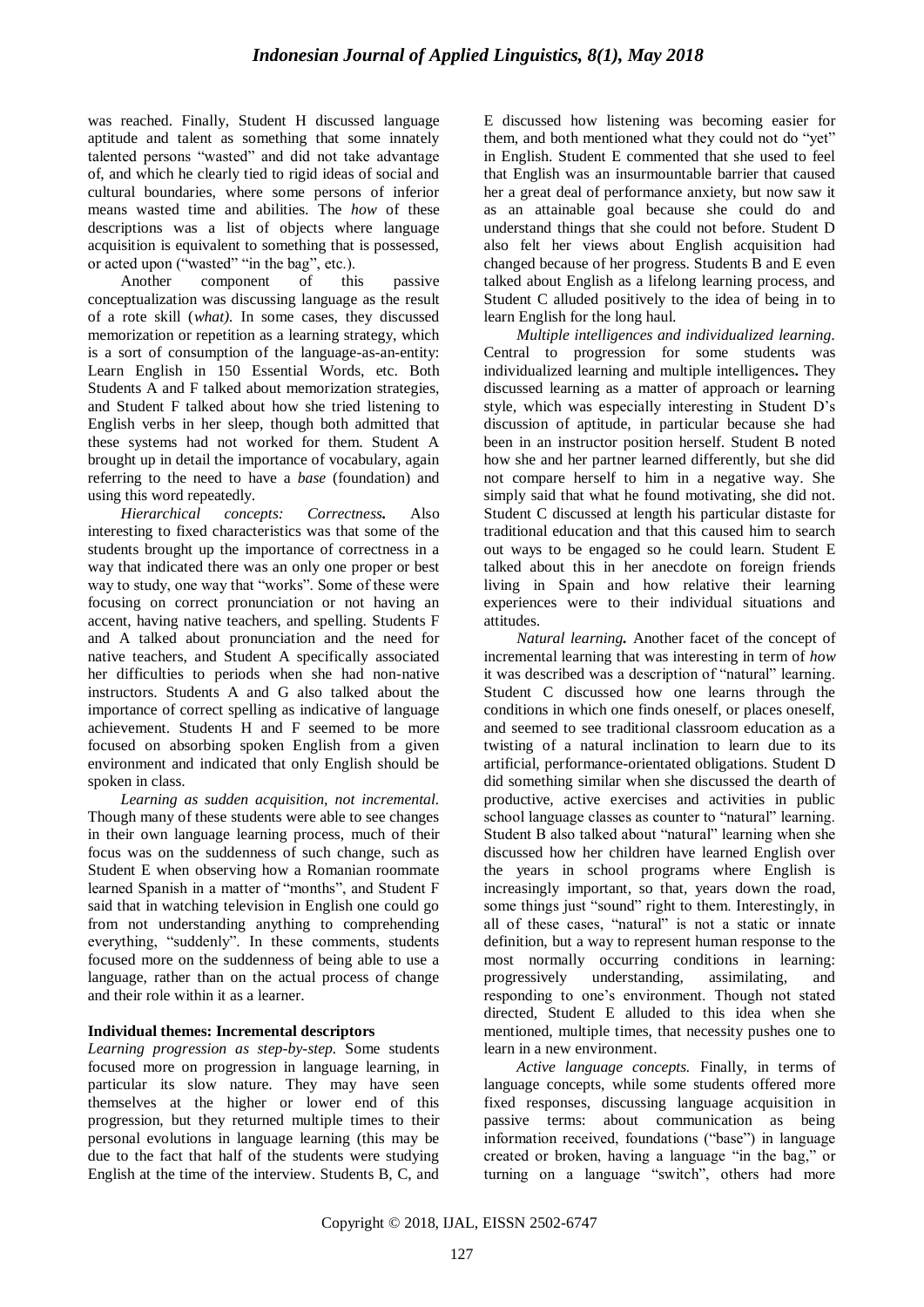incremental visions. Student E talked at length about "*posos*," or residue, the mental imprints that begin to form when one learns language, which she compared to learning steps. Student B often used the verb "*ampliar*" (widen; extend) to talk about the widening of her language knowledge through her efforts, and also mentioned quite a few times the need to *aprovecharse*  or "take advantage" of opportunities to learn English. She also used the term "natural" several times to talk about how language learning was a result of continuous progress. Student C also talked about language as a naturally occurring process born of social necessity where his ear was slowly getting accustomed to hearing English and his comprehension moved up in percentage points. Student D continually and emphatically discussed the process of learning language as one that developed in tandem with learning styles and interests. In all these cases, language was not simply had. It was quite active and happening, with the learner center stage.

# **DISCUSSION**

In these students' responses to narrative interviews some interesting patterns emerged which were pertinent to fixed and incremental beliefs associated with language learning and aptitude, in terms of what students emphasized or brought up and *how* they described it. All mentioned students affirmed having some sort of difficulty with language learning and students talked about it being easier to learn when young and mentioned age. These concepts may be quite ingrained and automatic, as seemed to be the case with the use of the term "to have an ear" for language, which the majority used and which in most cases seems to be an innate, static concept.

In terms of students' belief in the existence of aptitude, which was most interesting to us in this study, all of the interviewed students thought that language aptitude existed (one called it "predisposition" and none felt that he or she had it. This corroborates BALLI studies mentioned earlier, where most students indicate language aptitude exists but few feel they have it.

When offering more detail on just what this *habilidad* was, the interviewed students in this study gave different definitions. Most students made comments on abilities that others with language aptitude exhibited, like being able to process sounds more quickly, or more thoroughly, being able to switch between languages in a way they could not, or "picking up" and recalling vocabulary easily. In general, interviewed students seemed to understand the term "language aptitude" used here, *habilidad*, as something above and beyond normal ability. In their comments it was minimally (incremental) something that allowed some to learn languages more easily, and at the other extreme (fixed), something innate that only some people have, which allowed them to learn effortlessly, suddenly, or without error.

In this sense, there was a difference in language aptitude definition in the interviews. In terms of the content, or the *what* of students' discussion, students listed memory or being able to produce sounds as important to aptitude, and others included more incremental concepts, like being willing to engage in conversations, having an open mind, or having a positive attitude or motivation. This is important detail that we were able to get because of the research instrument, semi-structured, narrative interviews. Some students offering more incremental definitions associated aptitude with a balance of strengths and weaknesses or multiple intelligences in their interview comments. This was in line with Dweck and others" findings in goal orientation studies, where students with more incremental mindsets were more task-orientated when defining language learning goals and less focused on performance (Dweck, 2000). Importantly, the students who made these comments went on to discuss themselves as very present in the working center of the language learning process. The other side of this coin was also clearly visible in the narratives when students focused more on performing in an academic sense, in particular on their failures to perform as (teachers or parents) expected and how much better others were at languages than themselves, such as Student A noted. Here students' comments discussed a hierarchy of language learning components as more or less important, focusing on error correction, spelling, correct pronunciation, listening or having "an ear", the need to have native teachers. Their narratives often discussed these components as attempts at learning that had been discarded, leading up to a more or less proper way to learn. These were also more fixed concepts, and point toward such performance orientations.

The second area we examined was the *how* of students' descriptions, the linguistic forms students used and the way language was more actively or passively talked about in the interviews. For some students, it often seemed quite entity-like as it was described as a thing: it was had or lost, broken, a switch that gets turned on, a sudden change, a skill in one"s toolbag, a series of memorized vocabulary words, or something to be acquired in a few months. In this sense, language acquisition was a fixed concept, a thing one had or lost. This was also related to performance or taskorientations in Dweck"s research. Students who understood language simply as a thing to acquire, like a trophy on a shelf, are less likely to see the task strategies needed to reach such a goal and move actively toward these. Dweck noted that performance-orientated students are more likely to abandon active strategizing more quickly and tend to actually avoid challenges (2000).

Where students mentioned language learning components or strategies, for example, there was a perceived "better" way to do things, a way that "works" versus others that do not and only one sort of language success. This corroborates Barcelos (2000) finding where ESL students in the USA believed there was an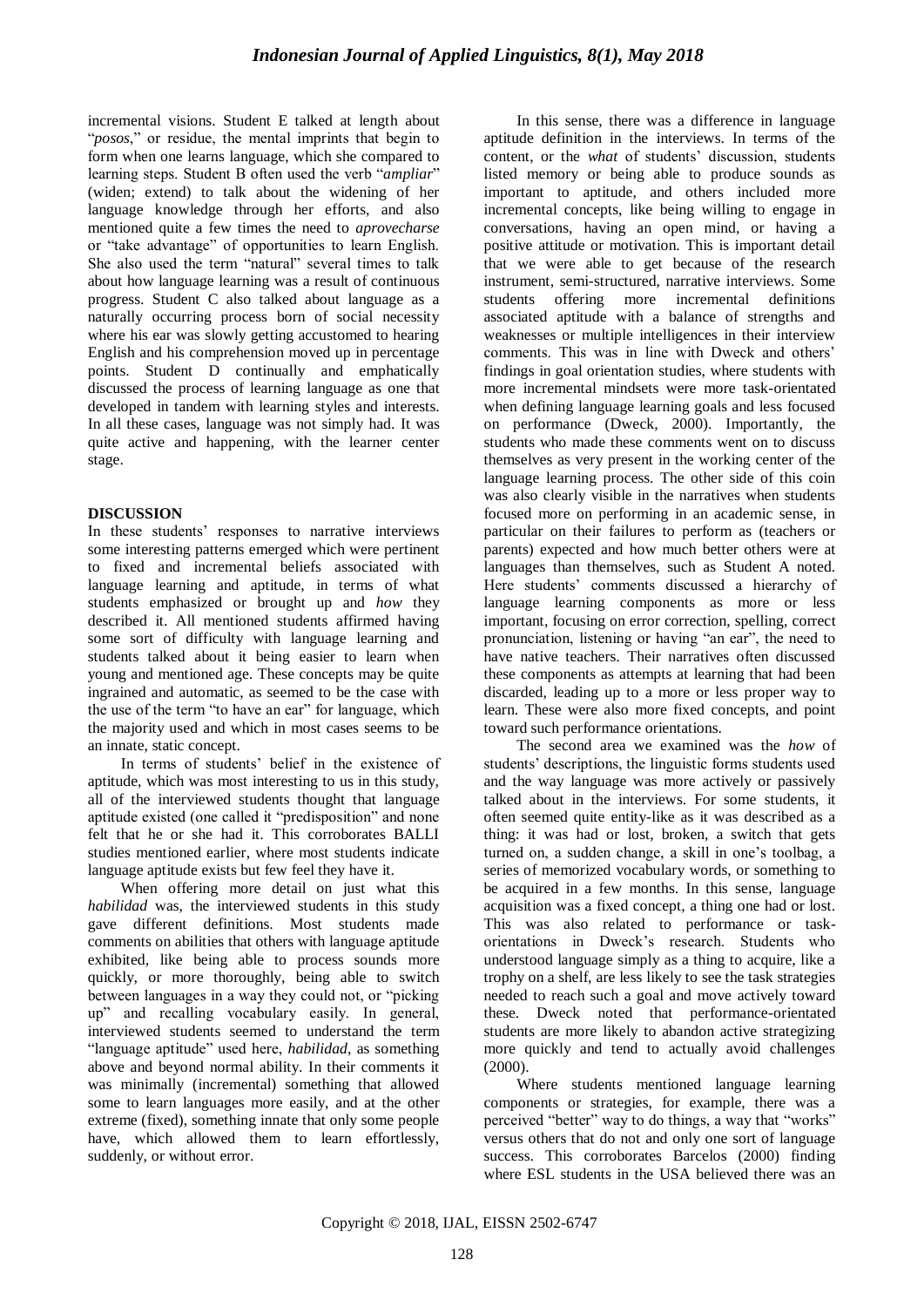"ideal" way to learn, each with a different interpretation of what that was. Students" emphasis, which again was available due to the use of qualitative data tools, the narrative interview, shows some of these strategies or perceptions of language learning components as a fixed conceptual framework and further solidification of the language-as-entity concept. On the other hand, other students saw language learning as more incremental, as a process that left a residue, *posos* which aid future study or as something that is "expanded" ("*ampliado*") or taken advantage of. Most importantly, some students seemed more focused on change and personal progress and less fixated on difficulties and obstacles, indicating the active strategizing Dweck (2000).

These descriptions are indirectly related to agency, and may reflect the degree to which students feel in control of the language learning process, which is one of the key results Dweck (2000) mentioned in her research, that incrementally-minded students felt more free-willed in the learning process while fixed-minded students tend to feel more deterministic and limited. This was again important in the one-to-one interviews where additional data which could not be included in the scope of this paper showed that locus of control was very central to some students' learning descriptions. Many of these students" comments focused on extrinsic forces that influenced their language learning (pushy parents, bad teachers), and less on their own role in the process.

# **CONCLUSIONS**

An important conclusion drawn from this study was how using narrative interviews as a methodological tool for examining student beliefs was integral to understanding students" perceptions, which emphasizes the importance of study triangulation in investigating student beliefs. The rich language students used to describe their experiences with language learning (language as " residue" , as a " foundation" , as something "in the bag," etc.) revealed both the importance of qualitative data as well as the necessity of examining student beliefs at an individual level. In terms of the latter, some of the clearest data arising from this study seemed to come from students who in class showed the most anxious responses to the course in general, in particular Student A, who was one of the most affected by stress in the class, and who revealed important belief barriers, anxiety, and negative self-talk in the interview which all pointed to a fixed perception of language acquisition, all in line with Dweck"s findings for fixed mindsets (2000). The narrative that unfolded (perceptions of traumatic experiences with English learning, feeling forced to learn English) explained many of her difficulties in class. On the other hand, another student who mostly focused on her language learning progress and her role in it, describing language aptitude as being "*lanzada*" "bold" and willing to engage in conversations, was the student who seemed most motivated to learn, who did extra work in and outside of class to progress.

Open-ended, narrative interviews revealed that language students used to describe these beliefs, which speaks volumes about other important concepts, such as cultural myths having "an ear" and learner metaphors. Qualitative tools in this sense shed light on why and how students develop such beliefs, as they tell more about their personal histories with language study, and are vital to gaining more insight onto the details of student beliefs.

## **Further studies**

Language aptitude definitions in general merit further investigation. Student responses in the interviews were often contradictory, where they usually indicated that anyone could learn a language yet referred to innate abilities that were clearly not available to everyone. In particular it would be interesting to further inquire into the various metaphors that are associated with these special abilities, the "ear" for language, being "bold," "having a foundation", in cultural comparisons. Additionally, an in-depth analysis is due that looks into the interactive nature of these interviews of the sort Choo (2014) calls for when taking narrative interviews as social practice.

## **REFERENCES**

- Anderson, C. & Kirpatrick, S. (2016). Narrative interviewing. *International Journal of Clinical Pharmacy,* 38(3), 631-4.
- Barcelos, A. M. F., & Kalaja, P. (2011). Introduction to beliefs about SLA revisited. *System*, 39(3), 281- 289.
- Barcelos, A.M. (2000). Understanding teachers' and students' language learning beliefs in experience: A Deweyan approach. Unpublished dissertation. The University of Alabama.
- Brown, A. (2009). Students' and teachers' perceptions of effective foreign language teaching: a comparison of ideals. The *Modern Language Journal,* 93,(1) 46-60.
- Choo, Y. (2014). Critiquing research interviews from a CA perspective: Treating interview as social practice. *ARECLS*, *11*, 35-54.
- Comas-Forgas, R. Francesca, Oliver-Trobat, Miquel F. & Bauzà-Sampol, AM. (2015). VET students drop-out: Academic performance and motivation as predictive factors. ICERI 2015 Proceedings, 1751.
- Cui, Y. (2014). Unpublished dissertation. Beliefs about Language Learning: A Study of Post-Secondary Non-Native Learners of Chinese and Teachers of Chinese in North America. University of Victoria.
- Dweck, C. S. (2000). *Self-theories: Their role in motivation, personality and development.* Philadelphia, PA: Taylor & Francis.
- European Commission. "Work-based learning in Europe: Practices and policies," June, 2013. Retrieved from: [http://ec.europa.eu/dgs/education\\_culture/repositor](http://ec.europa.eu/dgs/education_culture/repository/education/policy/vocational-policy/doc/alliance/work-based-learning-in-europe_en.pdf)

Copyright © 2018, IJAL, EISSN [2502-6747](http://u.lipi.go.id/1435827202)